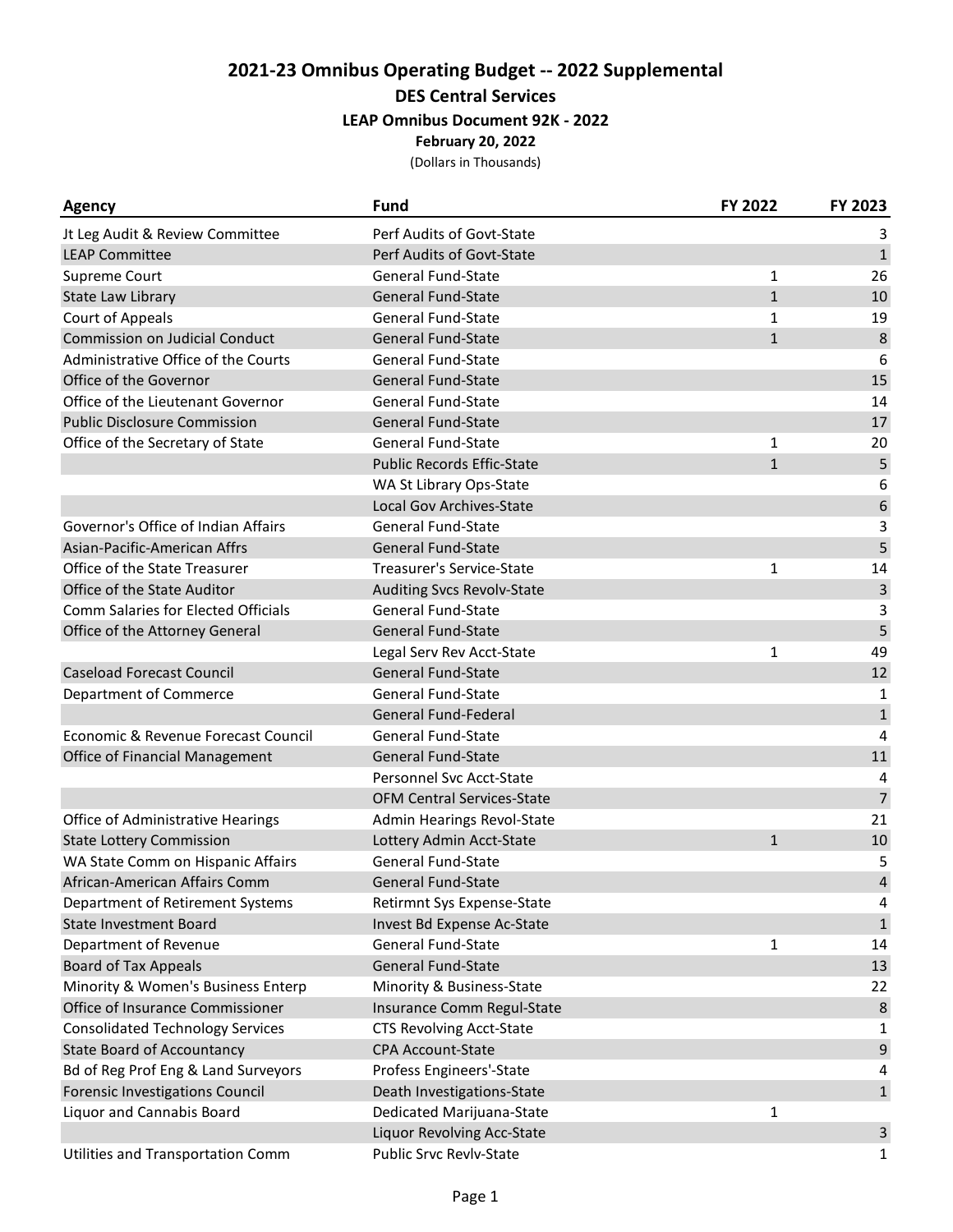# **2021-23 Omnibus Operating Budget -- 2022 Supplemental**

## **DES Central Services**

### **LEAP Omnibus Document 92K - 2022**

**February 20, 2022**

(Dollars in Thousands)

| <b>Agency</b>                             | Fund                              | FY 2022        | FY 2023        |
|-------------------------------------------|-----------------------------------|----------------|----------------|
| Board for Volunteer Firefighters          | Volun Firefighters-State          |                | $\mathbf{1}$   |
| <b>Military Department</b>                | <b>General Fund-State</b>         |                | 1              |
| <b>Public Employment Relations Comm</b>   | <b>General Fund-State</b>         |                | 5              |
|                                           | Personnel Svc Acct-State          |                | 4              |
|                                           | Higher Ed Pers Svcs-State         |                | $\mathbf 1$    |
| Archaeology & Historic Preservation       | <b>General Fund-State</b>         |                | 23             |
| WA State Health Care Authority            | <b>General Fund-State</b>         | $\mathbf{1}$   | 6              |
|                                           | General Fund-Federal              | 3              | $\overline{7}$ |
|                                           | St Hlth Care Admn Ac-State        |                | $\mathbf{1}$   |
|                                           | School Employees' In-State        |                | $\mathbf{1}$   |
| Human Rights Commission                   | General Fund-State                | $\mathbf{1}$   | 19             |
| <b>Bd of Industrial Insurance Appeals</b> | <b>Accident Account-State</b>     |                | 9              |
|                                           | <b>Medical Aid Account-State</b>  |                | 9              |
| <b>Criminal Justice Training Comm</b>     | <b>General Fund-State</b>         |                | 37             |
| Department of Labor and Industries        | <b>Electrical License-State</b>   |                | $\overline{2}$ |
|                                           | Constr Regis Inspect-State        | 1              |                |
|                                           | <b>Accident Account-State</b>     | 3              | 33             |
|                                           | <b>Medical Aid Account-State</b>  | 1              | 31             |
| Department of Health                      | <b>General Fund-State</b>         |                | 3              |
|                                           | General Fund-Federal              | 1              | 6              |
|                                           | <b>General Fund-Local</b>         |                | 3              |
|                                           | Health Prfessns Acct-State        | 1              | 11             |
| Department of Veterans' Affairs           | <b>General Fund-State</b>         |                | $\overline{4}$ |
| Children, Youth, and Families             | <b>General Fund-State</b>         | 4              | 103            |
|                                           | <b>General Fund-Federal</b>       | 3              | 43             |
| <b>Department of Corrections</b>          | <b>General Fund-State</b>         | 3              | 54             |
| Dept of Services for the Blind            | <b>General Fund-State</b>         |                | 6              |
|                                           | <b>General Fund-Federal</b>       | $\mathbf{1}$   | 26             |
| <b>Employment Security Department</b>     | <b>General Fund-Federal</b>       |                | $\overline{4}$ |
|                                           | General Fund-Local                |                | 4              |
|                                           | Unemploy Comp Admin-Federal       | $\overline{2}$ | 46             |
|                                           | Admin Contingen Acct-State        | $\mathbf{1}$   | 15             |
|                                           | <b>Employment Service-State</b>   |                | $\overline{4}$ |
| Dept of Social and Health Services        | General Fund-State                | 9              | 188            |
|                                           | <b>General Fund-Federal</b>       | $\overline{2}$ | 75             |
| Columbia River Gorge Commission           | General Fund-State                |                | 4              |
|                                           | General Fund-Local                |                | $\mathsf{3}$   |
| Department of Ecology                     | <b>General Fund-State</b>         |                | 1              |
|                                           | <b>Water Quality Permit-State</b> | $-1$           | $\overline{2}$ |
|                                           | Radioactive Mixed-State           |                | 1              |
|                                           | <b>Model Toxics Oper-State</b>    | $-1$           | 10             |
| WA Pollution Liab Insurance Program       | Pollution Liab Insur-State        |                | 10             |
| <b>State Parks and Recreation Comm</b>    | Parks Renewal Acct-State          |                | 5              |
| Recreation and Conservation Office        | <b>General Fund-State</b>         | 1              | 4              |
|                                           | <b>Recreation Resources-State</b> |                | $\overline{7}$ |